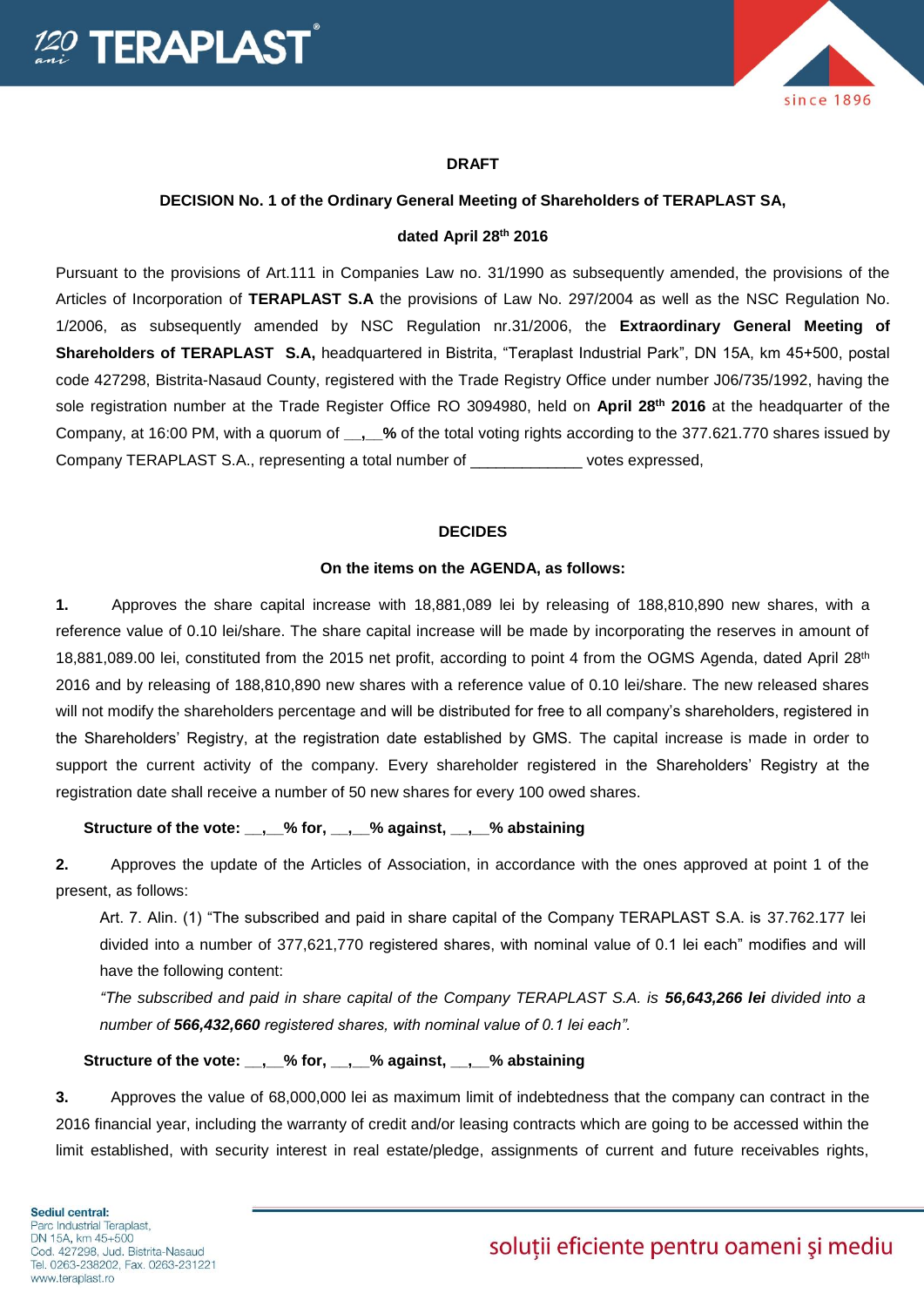assignments related to current and future cash, resulting from current accounts and assignments of rights resulted from the insurance policies.

# Structure of the vote: , % for, , % against, , % abstaining

**4.** Empowers the Board of Directors that, up to the maximum limit of indebtedness approved, it should accomplish, in the name of and for the Company, all the actions and steps necessary or useful in order to fulfill those approved at point 3 from the present decision. In this regard, the Board of Directors shall issue decisions on: accessing some bank credits, concluding some credit/leasing contracts, extending the bank credit/leasing contracts accessed, establishing the warranty structure for the credit/ leasing contracts accessed/extended, restructure/reschedule of the credits granted, change of structure of the warranties of the existing credits in balance, empowering the persons who will sign in the name of and for the Company TERAPLAST S.A. the credit contracts/ leasing contracts /warranty contracts /additional acts to the credit/leasing contracts, as well as any other documents or instruments which are accessory, related to or to which reference is made in the credit/leasing contracts, warranty contracts or any other documents as well as to sign any other application forms, requests which might be necessary or useful regarding these bank transactions.

# **Structure of the vote: \_\_,\_\_% for, \_\_,\_\_% against, \_\_,\_\_% abstaining**

**5.** Establishes the date June 24th 2016 as registration date which serves to identify the shareholders who will be affected by the decisions adopted by the Extraordinary General Meeting of Shareholders.

# **Structure of the vote: \_\_,\_\_% for, \_\_,\_\_% against, \_\_,\_\_% abstaining**

**6.** Approval of the date June 23<sup>rd</sup> 2016 as "ex-date", respectively the date previous to the registration date when the financial instruments, subject of the decision of the corporate bodies, are transacted without the rights resulting from such decision, pursuant to art. 2 letter f) of Regulation No. 6/2009 regarding the exercise of certain rights of the shareholders within the general assemblies of the trading companies, amended and completed by Regulation no. 13/2014 regarding the amendment and completion of certain regulations issued by the Security National Board (herein referred to as NSC Regulation No. 6/2009).

# **Structure of the vote: \_\_,\_\_% for, \_\_,\_\_% against, \_\_,\_\_% abstaining**

**7.** Establishing the day July 14<sup>th</sup> 2016 as payment date, date to which the distribution of the income associated with the securities holders, consisting in cash or shares, becomes certain.

# **Structure of the vote: \_\_,\_\_% for, \_\_,\_\_% against, \_\_,\_\_% abstaining**

**8.** Empowers the Board of Directors to fulfill the decisions adopted by the Extraordinary General Meeting of Shareholders.

### **Structure of the vote: \_\_,\_\_% for, \_\_,\_\_% against, \_\_,\_\_% abstaining**

**9.** Empowering the Chairman of the Board of Directors, Mr. Dorel Goia, to sign the EGMS decision, in the name and on behalf of the shareholders present at the meeting.

**Structure of the vote: \_\_,\_\_% for, \_\_,\_\_% against, \_\_,\_\_% abstaining**